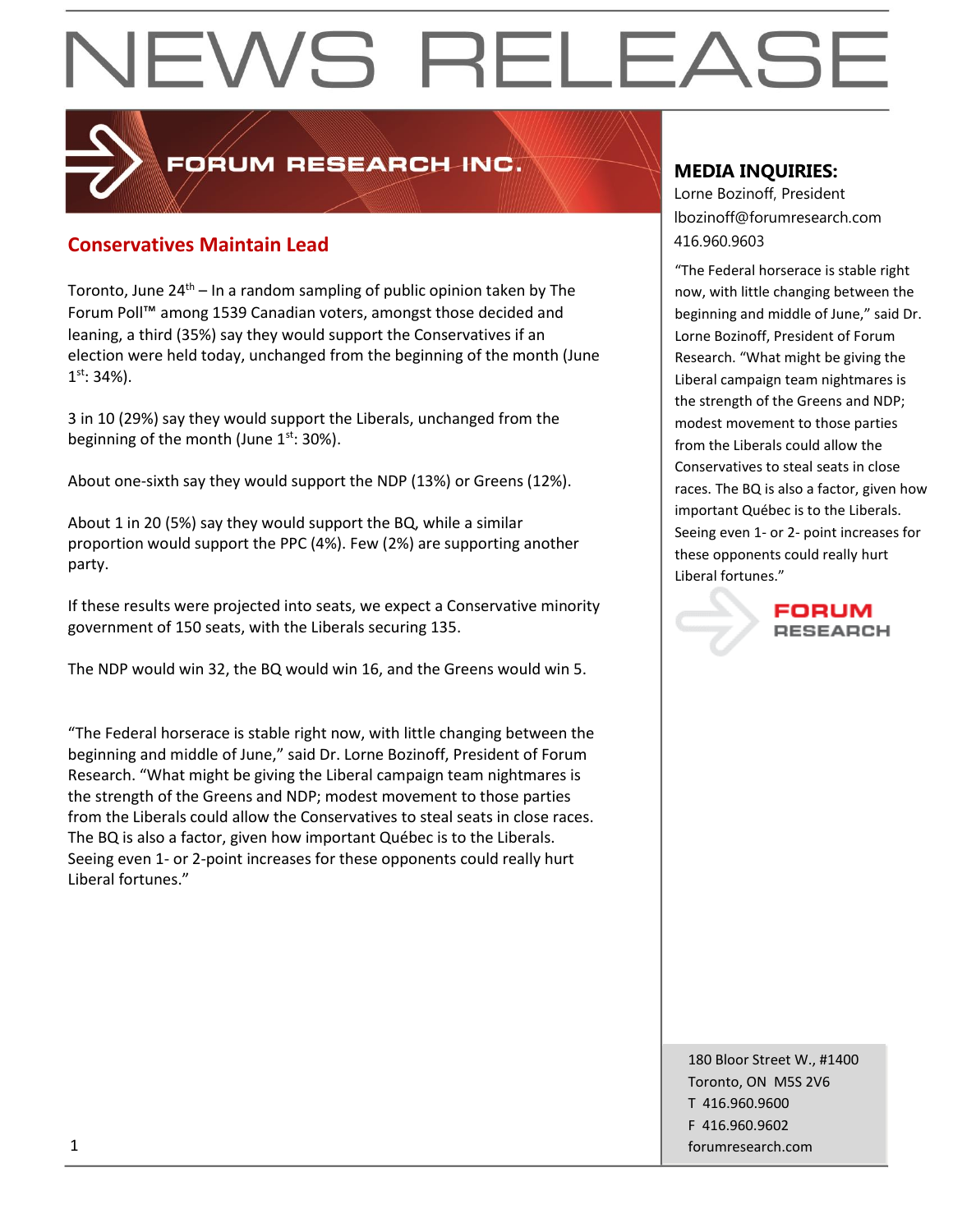### 416.960.9603 **Methodology**

The Forum Poll™ was conducted by Forum Research with the results based on an interactive voice response telephone survey of 1539 randomly selected Canadians across the country. The poll was conducted from June  $21^{st}$ - $23^{rd}$ , 2019.

**PRUM RESEARCH INC.** 

Results based on the total sample are considered accurate +/- 3%, 19 times out of 20, measured as the average deviation across all response categories. Subsample results will be less accurate. Margins of error for subsample (such as age, gender) results are available a[t www.forumresearch.com/samplestim.asp](http://www.forumresearch.com/samplestim.asp)

Where appropriate, the data has been statistically weighted by age, region, and other variables to ensure that the sample reflects the actual population according to the latest Census data.

This research is not necessarily predictive of future outcomes, but rather, captures opinion at one point in time. Forum Research conducted this poll as a public service and to demonstrate our survey research capabilities. Forum houses its poll results in the Data Library of the Department of Political Science at the University of Toronto.

With offices across Canada and around the world, 100% Canadian-owned Forum Research is one of the country's leading survey research firms. This Forum Poll™ and other polls may be found at Forum's poll archive at [forumpoll.com.](file:///C:/Users/gmilakovic/Dropbox/Forum%20Poll%20Temporary/2017/November/TO/Releases/forumpoll.com)

#### *Top2/Btm2 (or 3 or 4 where applicable) refers to the combined results of the most answered positive and negative responses:*

| %                        | <b>Total</b> | 18-34    | 35-44 | 45-54    | $55 - 64$      | $65+$    | Male <sup>'</sup> | Female   |
|--------------------------|--------------|----------|-------|----------|----------------|----------|-------------------|----------|
| Sample                   | 631          | 112      | 91    | 133      | 119            | 176      | 303               | 315      |
| <b>NET: TOP3</b>         | 66           | 57       | 60    | 68       | 78             | 86       | 67                | 64       |
| <b>NET: BTM3</b>         | 34           | 43       | 39    | 32       | 21             | 14       | 32                | 36       |
| <b>Very satisfied</b>    | 9            | 9        | 6     | 6        | 13             | 20       | 11                | 8        |
| <b>Satisfied</b>         | 28           | 17       | 29    | 35       | 32             | 45       | 25                | 31       |
| Somewhat satisfied       | 28           | 31       | 26    | 28       | 32             | 20       | 31                | 25       |
| Somewhat dissatisfied    | 12           | 11       | 16    | 14       | 11             | 8        | 13                | 12       |
| <b>Dissatisfied</b>      | 11           | 15       | 15    | 9        | 5              | 3        | 9                 | 13       |
| <b>Very dissatisfied</b> | 11           | 18       | 9     | 8        | 5              | 3        | 9                 | 12       |
| Don't know               | $\Omega$     | $\Omega$ | 1     | $\Omega$ | $\overline{1}$ | $\Omega$ | $\mathbf{1}$      | $\Omega$ |

*Top 3 here collects very satisfied, satisfied, and somewhat satisfied into one category, and Btm 3 collects very dissatisfied, dissatisfied, and somewhat dissatisfied.* 

#### **Due to rounding some numbers may not add up to 100**

### **MEDIA INQUIRIES:**

Lorne Bozinoff, President lbozinoff@forumresearch.com



180 Bloor Street W., #1400 Toronto, ON M5S 2V6 T 416.960.9600 F 416.960.9602 2 forumresearch.com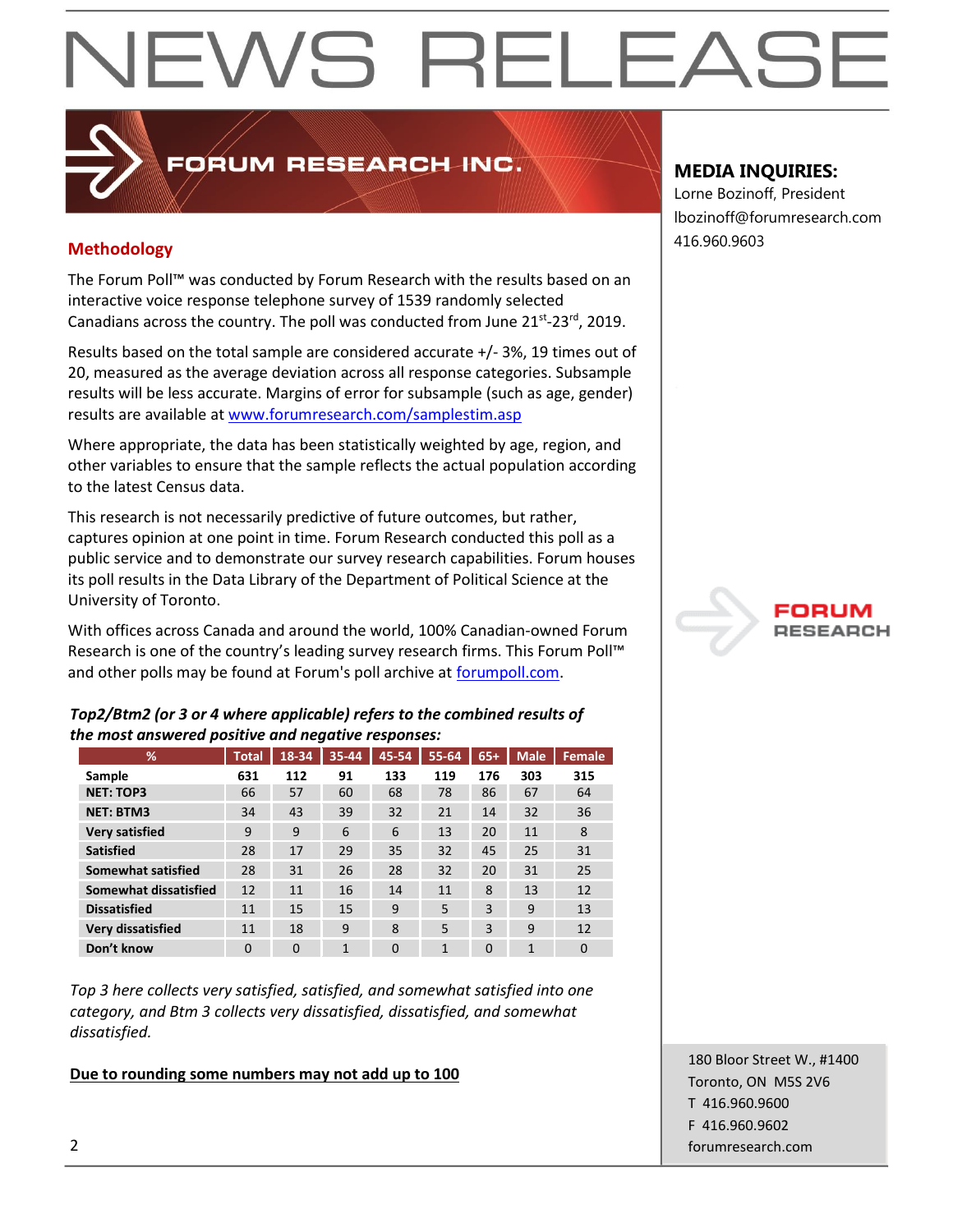### FORUM RESEARCH INC.

#### *Support Trending*

| upport richanig<br>%                                 | Sample | <b>Cons</b> | Lib | <b>NDP</b> | Green          | <b>Bloc</b>    | <b>PPC</b>               | Other          |
|------------------------------------------------------|--------|-------------|-----|------------|----------------|----------------|--------------------------|----------------|
| June 21 <sup>st</sup> -June 23rd,                    |        |             |     |            |                |                |                          |                |
| 2019                                                 | 1539   | 35          | 29  | 13         | 12             | 5              | 4                        | 2              |
| May 31 <sup>st</sup> -June 1 <sup>st</sup> ,<br>2019 | 1633   | 34          | 30  | 13         | 13             | 6              | 4                        | $\mathbf{1}$   |
| April 23rd-24th,<br>2019                             | 1595   | 37          | 30  | 14         | 9              | 6              | 2                        | 2              |
| April 3rd-6th, 2019                                  | 1634   | 42          | 29  | 12         | 9              | 6              | $\overline{2}$           | $\mathbf{1}$   |
| March 19th-20th,<br>2019                             | 1490   | 41          | 35  | 14         | 6              | $\mathbf{1}$   | $\overline{2}$           | $\mathbf{1}$   |
| March 3rd - 6th, 2019                                | 1513   | 42          | 29  | 12         | 9              | 6              | $\overline{2}$           | $\mathbf{1}$   |
| February 27th - 28th,<br>2019                        | 1301   | 42          | 33  | 12         | 5              | 3              | 4                        | $\mathbf{1}$   |
| November 28th-29th,<br>2018                          | 1541   | 43          | 34  | 11         | 6              | 4              | $\overline{\phantom{m}}$ | 1              |
| October 7th-10th,<br>2018                            | 1226   | 41          | 32  | 15         | $\overline{7}$ | 4              |                          | 1              |
| August 10-12, 2018                                   | 1777   | 42          | 36  | 15         | 4              | 2              | $\overline{\phantom{a}}$ | $\mathbf{1}$   |
| May 15th-16th, 2018                                  | 1484   | 46          | 30  | 18         | 4              | $\overline{2}$ | $\overline{a}$           | $\mathbf{1}$   |
| April 19th-20th, 2018                                | 1585   | 43          | 30  | 14         | 8              | 4              |                          | $\mathbf{1}$   |
| February 27th-<br>March 1st, 2018                    | 941    | 46          | 34  | 14         | 3              | $\overline{2}$ |                          | $\mathbf{1}$   |
| January 22nd-24th,<br>2018                           | 1408   | 43          | 38  | 12         | 3              | 3              |                          | $\overline{0}$ |
| December 12th-14th,<br>2017                          | 1284   | 39          | 38  | 12         | 5              | 5              |                          | $\mathbf{1}$   |
| November 4 <sup>th</sup> -6 <sup>th</sup> ,<br>2017  | 1281   | 38          | 36  | 14         | 6              | 6              |                          | $\mathbf{1}$   |
| September 13th<br>14th, 2017                         | 1350   | 39          | 35  | 15         | 4              | 5              |                          | $\mathbf{1}$   |
| August 16th-17th,<br>2017                            | 1150   | 35          | 42  | 14         | 4              | 4              | -                        | $\mathbf{1}$   |
| June 6 <sup>th</sup> -8 <sup>th</sup> , 2017         | 1483   | 34          | 42  | 12         | 6              | 5              | $\overline{a}$           | $\mathbf{1}$   |
| April 21st-24th, 2017                                | 1479   | 35          | 35  | 17         | $\overline{7}$ | 5              | $\overline{\phantom{a}}$ | $\mathbf{1}$   |
| Mar 22nd - 23rd,<br>2017                             | 1029   | 38          | 36  | 15         | 4              | 6              | $\overline{\phantom{m}}$ | 0              |
| Feb. 24th - 26th,<br>2017                            | 1340   | 35          | 39  | 15         | 4              | $\overline{7}$ | $\overline{\phantom{m}}$ | $\mathbf{1}$   |
| Jan. 19th - 21st, 2017                               | 1332   | 36          | 42  | 12         | 5              | 4              |                          | $\mathbf{1}$   |
| Dec. 6th-8th, 2016                                   | 1304   | 34          | 42  | 12         | 6              | 5              |                          | $\mathbf{1}$   |
| November 9th-10th,<br>2016                           | 1474   | 28          | 51  | 11         | 5              | 4              | $\overline{\phantom{0}}$ | $\mathbf{1}$   |
| October 11 <sup>th</sup> -12 <sup>th</sup>           | 1384   | 30          | 49  | 12         | 4              | 5              | $\blacksquare$           | $\mathbf{1}$   |
| September 20-21st,<br>2016                           | 1326   | 34          | 47  | 9          | 3              | 6              | $\overline{\phantom{0}}$ | $\mathbf{0}$   |
| September 7th,<br>2016                               | 1370   | 30          | 48  | 11         | 4              | 5              |                          | $\mathbf 0$    |
| August 6th, 2016                                     | 1345   | 31          | 50  | 10         | $\overline{4}$ | $\overline{4}$ | $\overline{\phantom{a}}$ | $\mathbf{1}$   |
| Election: Oct. 19th,<br>2015                         |        | 32          | 40  | 20         | 3              | 5              | $\overline{\phantom{0}}$ | 0              |

#### **MEDIA INQUIRIES:**

Lorne Bozinoff, President lbozinoff@forumresearch.com 416.960.9603



180 Bloor Street W., #1400 Toronto, ON M5S 2V6 T 416.960.9600 F 416.960.9602 3 forumresearch.com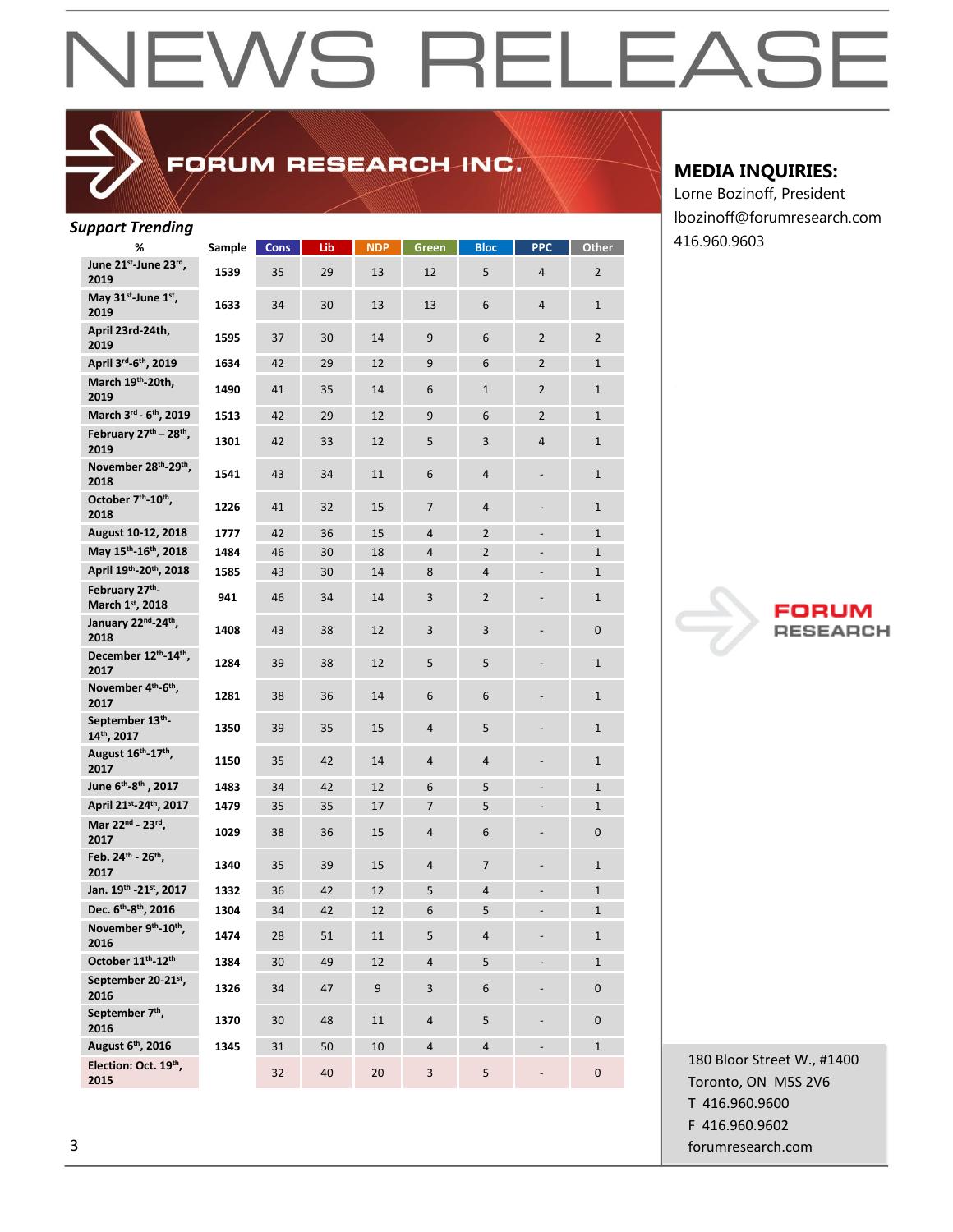### FORUM RESEARCH INC.

#### *Seat Distribution Projection Trending*

| ℅                                                  | <b>Cons</b> | Lib | <b>NDP</b>     | Green          | <b>Bloc</b>    | <b>Other</b>   |
|----------------------------------------------------|-------------|-----|----------------|----------------|----------------|----------------|
| June 21st-June 23rd, 2019                          | 150         | 135 | 32             | 5              | 16             | $\overline{0}$ |
| May 31 <sup>st</sup> -June 1st, 2019               | 151         | 134 | 27             | 3              | 23             | $\overline{0}$ |
| April 23rd-24th, 2019                              | 173         | 109 | 27             | $\overline{2}$ | 27             | 0              |
| April 3rd-6th, 2019                                | 192         | 105 | 16             | $\overline{2}$ | 23             | $\overline{0}$ |
| February 27 <sup>th</sup> -28 <sup>th</sup> , 2019 | 185         | 129 | 18             | $\mathbf{1}$   | 5              | $\overline{0}$ |
| November 29th-30th, 2018                           | 180         | 140 | 10             | $\overline{2}$ | 4              | $\overline{0}$ |
| October 7 <sup>th</sup> -10 <sup>th</sup> , 2018   | 184         | 113 | 33             | $\mathbf{1}$   | $\overline{7}$ | $\overline{0}$ |
| August 10-12, 2018                                 | 174         | 140 | 23             | $\mathbf{1}$   | $\mathbf{1}$   | $\mathbf{0}$   |
| May 15 <sup>th</sup> -16 <sup>th</sup> , 2018      | 234         | 72  | 30             | $\mathbf{1}$   | $\mathbf{1}$   | $\overline{0}$ |
| April 19th-20th, 2018                              | 207         | 100 | 23             | $\overline{2}$ | 6              | $\mathbf 0$    |
| February 27 <sup>th</sup> -March 1st, 2018         | 213         | 99  | 24             | $\mathbf{1}$   | $\mathbf{1}$   | $\overline{0}$ |
| January 22nd-24th, 2018                            | 181         | 142 | 14             | $\mathbf{1}$   | $\overline{0}$ | $\overline{0}$ |
| December 12 <sup>th</sup> -14 <sup>th</sup> , 2017 | 147         | 166 | 15             | $\mathbf{1}$   | 9              | $\overline{0}$ |
| November 4th-6th, 2017                             | 148         | 164 | 15             | $\overline{2}$ | 11             | $\overline{0}$ |
| September 13th-14th, 2017                          | 169         | 130 | 26             | $\mathbf{1}$   | 12             | $\Omega$       |
| August 16 <sup>th</sup> -17 <sup>th</sup> , 2017   | 105         | 211 | 16             | $\mathbf{1}$   | 5              | $\overline{0}$ |
| June 6 <sup>th</sup> -8 <sup>th</sup> , 2017       | 113         | 204 | 15             | $\mathbf{1}$   | 5              | $\overline{0}$ |
| April 21st-24th, 2017                              | 137         | 152 | 36             | $\mathbf{1}$   | 12             | $\overline{0}$ |
| Mar 22nd - 23rd, 2017                              | 170         | 128 | 26             | $\mathbf{1}$   | 13             | $\overline{0}$ |
| February 24th - 26th, 2017                         | 120         | 174 | 20             | $\mathbf{1}$   | 23             | 0              |
| January 19th - 21st, 2017                          | 131         | 187 | 15             | $\mathbf{1}$   | 4              | 0              |
| Dec. 6 <sup>th</sup> -8 <sup>th</sup> , 2016       | 135         | 180 | 18             | $\mathbf{1}$   | 4              | $\overline{0}$ |
| November 9th-10th, 2016                            | 72          | 257 | 8              | $\mathbf{1}$   | 0              | $\mathbf 0$    |
| October 11th-12th                                  | 83          | 240 | 14             | $\mathbf{1}$   | 0              | $\mathbf 0$    |
| September 20-21st, 2016                            | 111         | 219 | $\overline{7}$ | $\mathbf{1}$   | 0              | $\overline{0}$ |
| September 7th, 2016                                | 87          | 238 | 8              | $\mathbf{1}$   | 4              | 0              |
| August 6 <sup>th</sup> , 2016                      | 81          | 246 | 10             | $\mathbf{1}$   | 0              | $\overline{0}$ |
| July 6 <sup>th</sup> , 2016                        | 55          | 278 | 5              | 0              | 0              | $\overline{0}$ |
| June 7 <sup>th</sup> , 2016                        | 98          | 230 | 9              | $\mathbf{1}$   | 0              | $\overline{0}$ |
| April 4th-5th, 2016                                | 74          | 256 | 5              | $\mathbf{1}$   | $\overline{2}$ | 0              |
| March 15 <sup>th</sup> , 2016                      | 111         | 215 | 11             | $\mathbf{1}$   | 0              | $\overline{0}$ |
| February 16th-17th, 2016                           | 91          | 240 | 6              | $\mathbf{1}$   | 0              | $\mathbf 0$    |
| December 6th-8th, 2015                             | 99          | 224 | 14             | $\mathbf{1}$   | 0              | $\overline{0}$ |
| November 17th, 2015                                | 108         | 222 | 6              | 0              | $\overline{2}$ | $\overline{0}$ |
| November 4 <sup>th</sup> -7 <sup>th</sup> , 2015   | 57          | 276 | 5              | $\overline{0}$ | $\overline{0}$ | $\overline{0}$ |
| Election: October 19th, 2015                       | 99          | 184 | 44             | $\mathbf{1}$   | 10             | $\overline{0}$ |

#### **MEDIA INQUIRIES:**

Lorne Bozinoff, President lbozinoff@forumresearch.com 416.960.9603



180 Bloor Street W., #1400 Toronto, ON M5S 2V6 T 416.960.9600 F 416.960.9602 4 forumresearch.com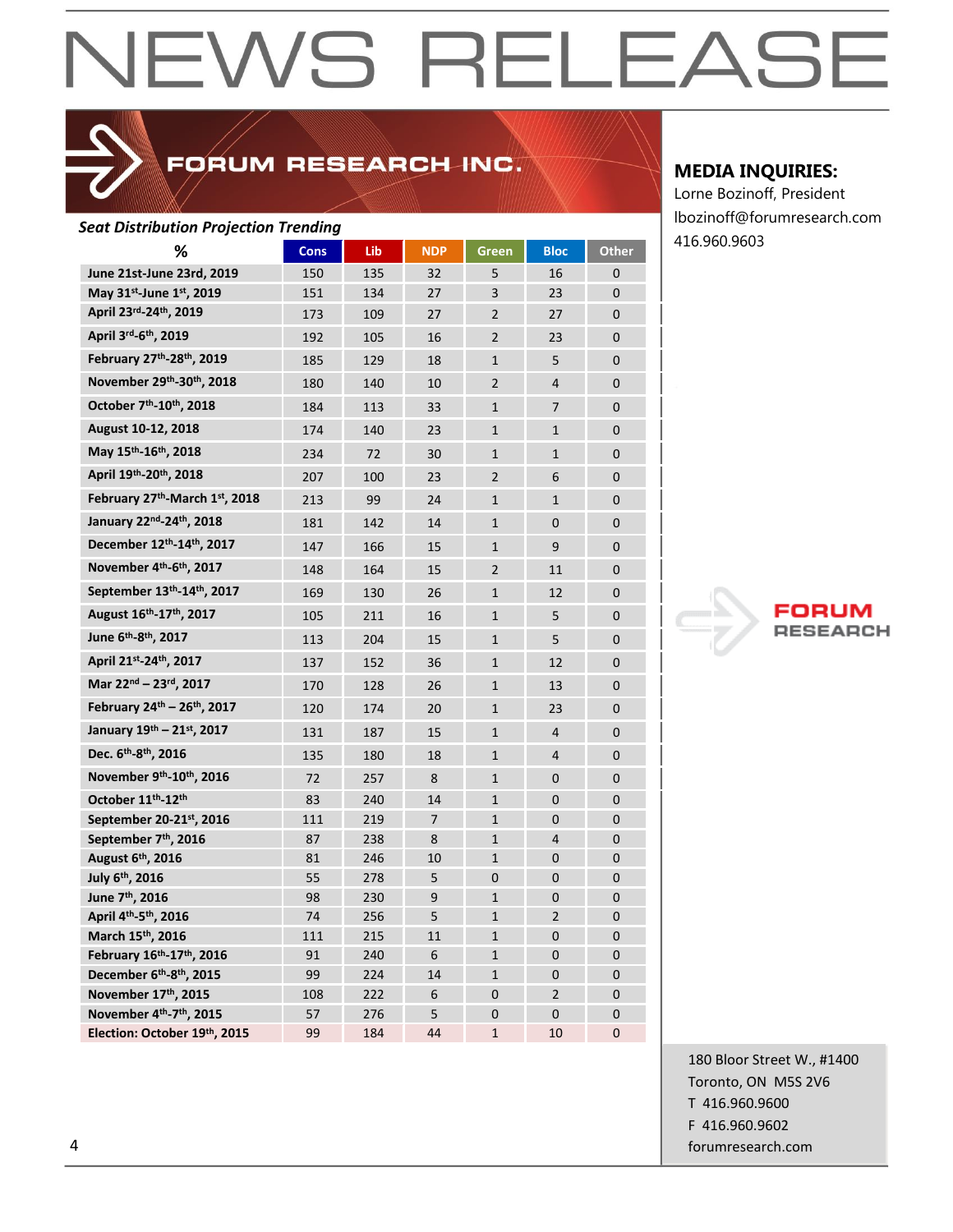

FORUM RESEARCH INC.

#### *Decided Leaning*

*Even though you may not have made up your mind, which party are you leaning towards at this time?*

#### *Age/gender*

| %                           | <b>Total</b>   | 18 to<br>34 | 35 to<br>44    | 45 to<br>54   | 55 to<br>64   | 65 and<br>over           | <b>Male</b>    | Female         | Non-<br>binary |
|-----------------------------|----------------|-------------|----------------|---------------|---------------|--------------------------|----------------|----------------|----------------|
| Sample                      | 1539           | 238         | 205            | 241           | 365           | 490                      | 812            | 693            | 34             |
| Conservative                | 35             | 28          | 30             | 44            | 36            | 37                       | 42             | 29             | 18             |
| Liberal                     | 29             | 24          | 31             | 29            | 33            | 32                       | 28             | 31             | 18             |
| <b>New Democratic</b>       | 13             | 18          | 18             | 12            | 7             | 9                        | 10             | 15             | 21             |
| Green                       | 12             | 16          | 11             | 9             | 12            | 10                       | 10             | 13             | 24             |
| <b>Bloc Quebecois</b>       | 5              | 3           | 3              | 3             | 7             | 7                        | 5              | 5              | $\mathbf 0$    |
| People's Party of<br>Canada | 4              | 8           | $\overline{4}$ | $\mathcal{P}$ | $\mathcal{P}$ | $\overline{3}$           | 3              | 5              | 9              |
| Other                       | $\mathfrak{p}$ | 3           | $\mathfrak{p}$ | 1             | 2             | $\overline{\phantom{a}}$ | $\overline{2}$ | $\overline{2}$ | 12             |

#### *Income*

| %                               | <b>Total</b>   | <b>Less</b><br>than<br>\$20,000 | \$20,000<br>to<br>\$40,000 | \$40,000<br>to<br>\$60,000 | \$60,000<br>to<br>\$80,000 | \$80,000<br>to<br>\$100,000 | \$100,000<br>to<br>\$250,000 |
|---------------------------------|----------------|---------------------------------|----------------------------|----------------------------|----------------------------|-----------------------------|------------------------------|
| Sample                          | 1539           | 140                             | 229                        | 215                        | 192                        | 181                         | 299                          |
| <b>Conservative</b>             | 35             | 21                              | 37                         | 36                         | 36                         | 35                          | 38                           |
| <b>Liberal</b>                  | 29             | 27                              | 25                         | 30                         | 31                         | 33                          | 30                           |
| <b>New</b><br><b>Democratic</b> | 13             | 18                              | 14                         | 13                         | 16                         | 10                          | 13                           |
| Green                           | 12             | 10                              | 13                         | 10                         | 10                         | 15                          | 11                           |
| <b>Bloc</b><br>Quebecois        | 5              | 12                              | 5                          | $\overline{7}$             | $\overline{3}$             | 3                           | $\overline{2}$               |
| People's<br>Party of<br>Canada  | $\overline{4}$ | 8                               | $\overline{4}$             | 3                          | $\overline{3}$             | $\overline{2}$              | 5                            |
| Other                           | $\overline{2}$ | $\overline{4}$                  | $\overline{2}$             | $\overline{2}$             | $\mathbf{1}$               | $\overline{2}$              | $\mathbf{1}$                 |

#### **MEDIA INQUIRIES:**

Lorne Bozinoff, President lbozinoff@forumresearch.com 416.960.9603



180 Bloor Street W., #1400 Toronto, ON M5S 2V6 T 416.960.9600 F 416.960.9602 5 forumresearch.com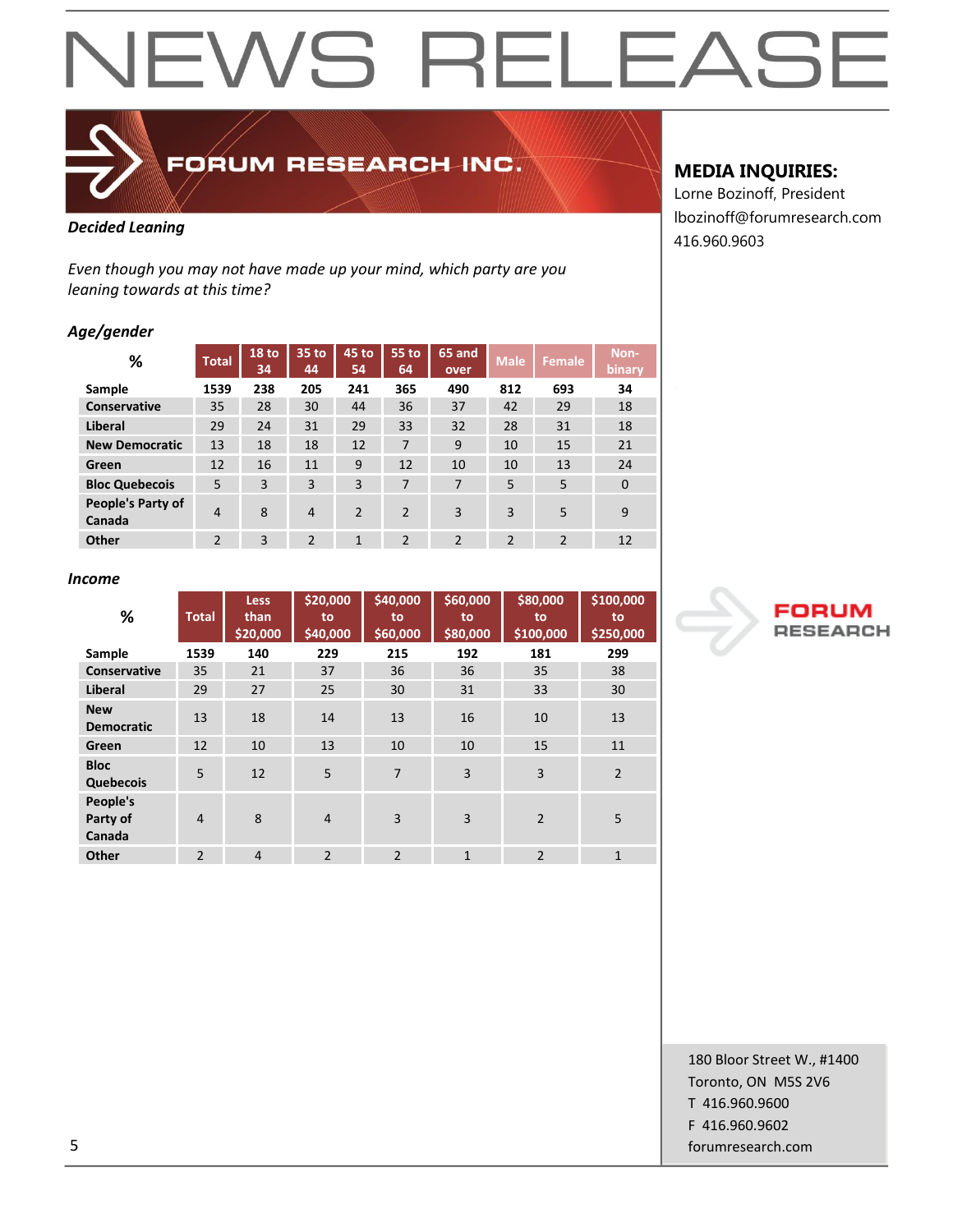| Education                          |                |                                    |                               |                                              |                                   | 416.960.9603 |
|------------------------------------|----------------|------------------------------------|-------------------------------|----------------------------------------------|-----------------------------------|--------------|
| %                                  | <b>Total</b>   | <b>Secondary</b><br>school or less | Some college<br>or university | <b>Completed</b><br>college or<br>university | <b>Post</b><br>graduate<br>degree |              |
| Sample                             | 1539           | 280                                | 403                           | 595                                          | 261                               |              |
| Conservative                       | 35             | 40                                 | 41                            | 33                                           | 25                                |              |
| Liberal                            | 29             | 26                                 | 23                            | 30                                           | 39                                |              |
| <b>New Democratic</b>              | 13             | 13                                 | 15                            | 13                                           | 10                                |              |
| Green                              | 12             | 8                                  | 10                            | 13                                           | 17                                |              |
| <b>Bloc Quebecois</b>              | 5              | 5                                  | $\overline{4}$                | 5                                            | 5                                 |              |
| <b>People's Party</b><br>of Canada | $\overline{4}$ | 7                                  | $\overline{4}$                | $\overline{4}$                               | $\overline{2}$                    |              |
| Other                              | $\overline{2}$ | $\mathfrak{p}$                     | $\mathfrak{p}$                | $\mathfrak{p}$                               | 3                                 |              |

FORUM RESEARCH INC.

#### **MEDIA INQUIRIES:**

Lorne Bozinoff, President lbozinoff@forumresearch.com

#### *Region*

| %                               | <b>Total</b>   | <b>ATL</b>     | $_{\alpha}$    | <b>ON</b>      | <b>MB/SK</b>   | AB       | <b>BC</b> |
|---------------------------------|----------------|----------------|----------------|----------------|----------------|----------|-----------|
| Sample                          | 1539           | 114            | 362            | 571            | 114            | 171      | 207       |
| <b>Conservative</b>             | 35             | 35             | 23             | 32             | 57             | 57       | 34        |
| <b>Liberal</b>                  | 29             | 32             | 31             | 36             | 18             | 15       | 25        |
| <b>New Democratic</b>           | 13             | 16             | 8              | 13             | 16             | 16       | 15        |
| Green                           | 12             | 15             | 13             | 12             | 4              | 6        | 19        |
| <b>Bloc Quebecois</b>           | 5              | 0              | 20             | $\Omega$       | $\Omega$       | $\Omega$ | 0         |
| <b>People's Party of Canada</b> | $\overline{4}$ | $\overline{2}$ | 4              | $\overline{4}$ | $\overline{2}$ | 3        | 7         |
| Other                           | $\overline{2}$ | $\mathbf{1}$   | $\overline{2}$ | 3              | $\overline{2}$ | 3        | 0         |



180 Bloor Street W., #1400 Toronto, ON M5S 2V6 T 416.960.9600 F 416.960.9602 6 forumresearch.com